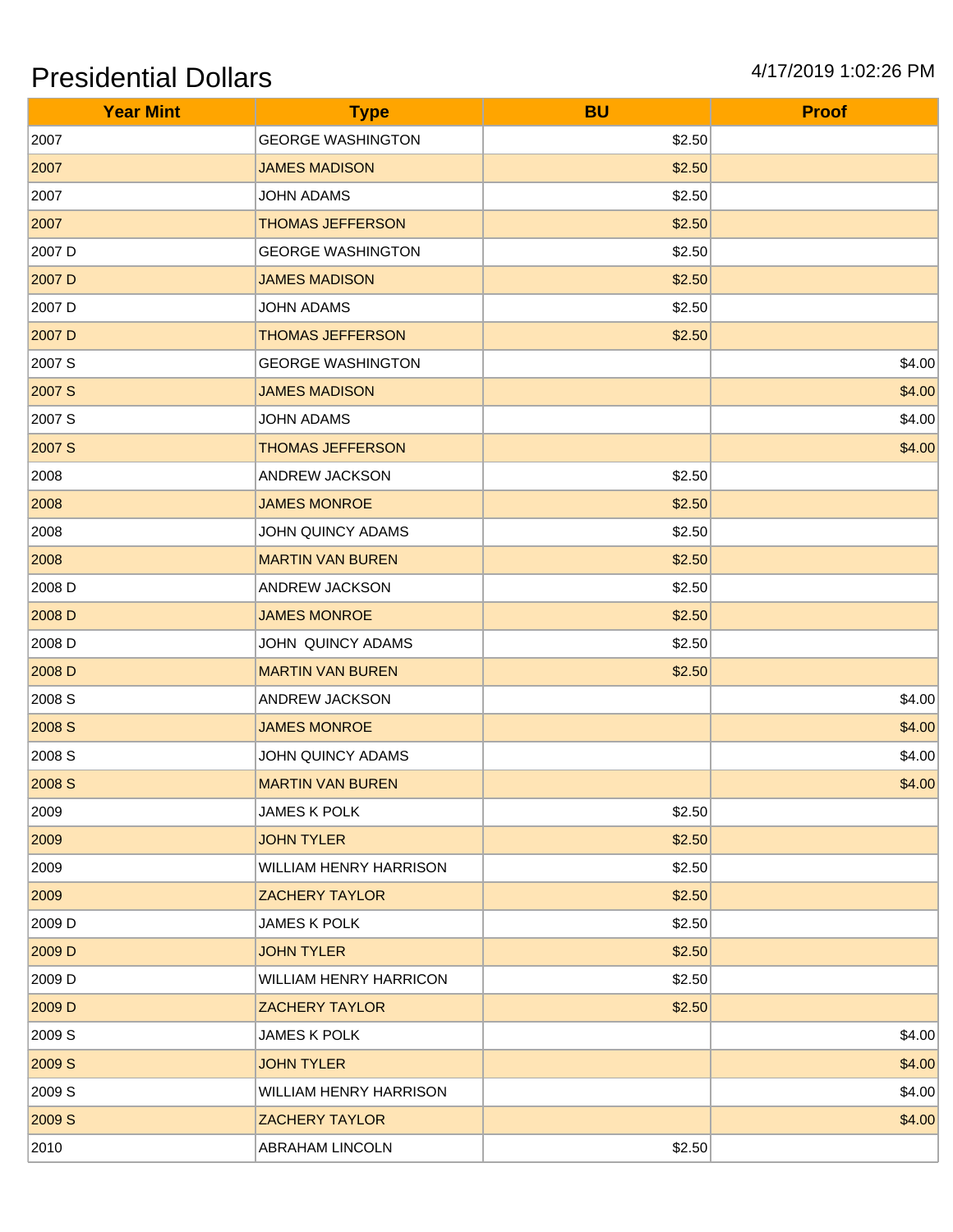| <b>Year Mint</b> | <b>Type</b>             | <b>BU</b> | <b>Proof</b> |
|------------------|-------------------------|-----------|--------------|
| 2010             | <b>FRANKLIN PIERCE</b>  | \$2.50    |              |
| 2010             | <b>JAMES BUCHANON</b>   | \$2.50    |              |
| 2010             | <b>MILLARD FILLMORE</b> | \$2.50    |              |
| 2010 D           | <b>ABRAHAM LINCOLN</b>  | \$2.50    |              |
| 2010 D           | <b>FRANKLIN PIERCE</b>  | \$2.50    |              |
| 2010 D           | <b>JAMES BUCHANON</b>   | \$2.50    |              |
| 2010 D           | <b>MILLARD FILLMORE</b> | \$2.50    |              |
| 2010 S           | ABRAHAM LINCOLN         |           | \$7.00       |
| 2010 S           | <b>FRANKLIN PIERCE</b>  |           | \$5.00       |
| 2010 S           | <b>JAMES BUCHANAN</b>   |           | \$5.00       |
| 2010 S           | <b>MILLARD FILLMORE</b> |           | \$5.00       |
| 2011             | ANDREW JOHNSON          | \$2.50    |              |
| 2011             | <b>JAMES GARFIELD</b>   | \$2.50    |              |
| 2011             | RUTHERFORD HAYES        | \$2.50    |              |
| 2011             | <b>ULYSSES GRANT</b>    | \$2.50    |              |
| 2011 D           | ANDREW JOHNSON          | \$2.50    |              |
| 2011 D           | <b>JAMES GARFIELD</b>   | \$2.50    |              |
| 2011 D           | RUTHERFORD HAYES        | \$2.50    |              |
| 2011 D           | <b>ULYSSES GRANT</b>    | \$2.50    |              |
| 2011 S           | ANDREW JOHNSON          |           | \$6.00       |
| 2011 S           | <b>JAMES GARFIELD</b>   |           | \$6.00       |
| 2011 S           | RUTHERFORD B. HAYES     |           | \$6.00       |
| 2011 S           | <b>ULYSSES S. GRANT</b> |           | \$6.00       |
| 2012             | <b>BEN HARRISON</b>     | \$3.00    |              |
| 2012             | <b>CHESTER ARTHUR</b>   | \$3.00    |              |
| 2012             | <b>GROVER CLEVELAND</b> | \$3.00    |              |
| 2012#2           | <b>GROVER CLEVELAND</b> | \$3.00    |              |
| 2012 D           | <b>BEN HARRISON</b>     | \$3.00    |              |
| 2012 D           | <b>CHESTER ARTHUR</b>   | \$3.00    |              |
| 2012 D           | <b>GROVER CLEVELAND</b> | \$3.00    |              |
| 2012 D #2        | <b>GROVER CLEVELAND</b> | \$3.00    |              |
| 2012 S           | <b>BEN HARRISON</b>     |           | \$15.00      |
| 2012 S           | <b>CHESTER ARTHUR</b>   |           | \$15.00      |
| 2012 S           | <b>GROVER CLEVELAND</b> |           | \$15.00      |
| 2012 S #2        | <b>GROVER CLEVELAND</b> |           | \$15.00      |
| 2013             | THEO ROOSEVELT          | \$4.00    |              |
| 2013             | <b>WILLIAM MCKINLEY</b> | \$3.00    |              |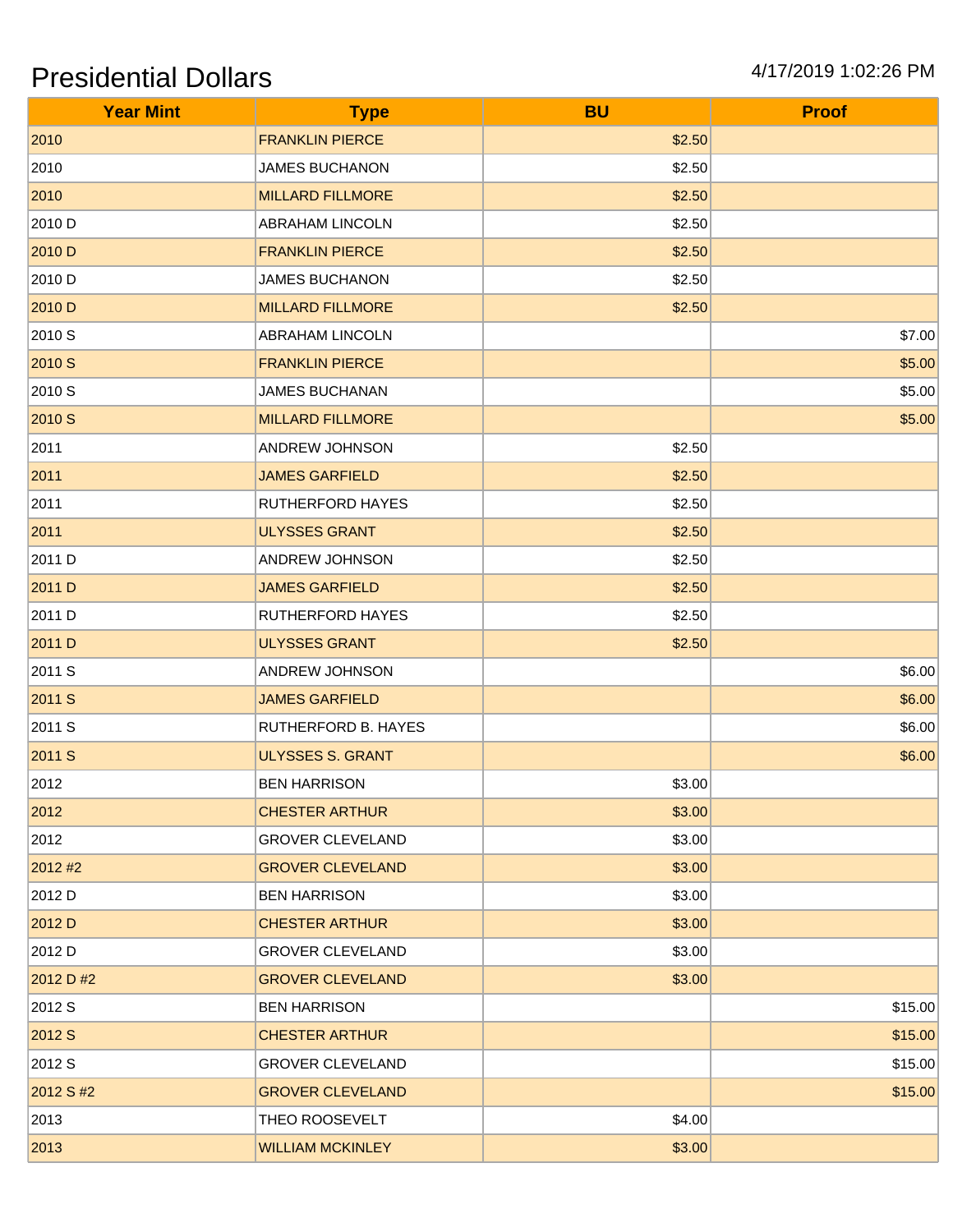| <b>Year Mint</b> | <b>Type</b>             | <b>BU</b> | <b>Proof</b> |
|------------------|-------------------------|-----------|--------------|
| 2013             | <b>WILLIAM TAFT</b>     | \$4.50    |              |
| 2013             | <b>WOODROW WILSON</b>   | \$4.00    |              |
| 2013 D           | THEO ROOSEVELT          | \$3.00    |              |
| 2013 D           | <b>WILLIAM MCKINLEY</b> | \$3.00    |              |
| 2013 D           | <b>WILLIAM TAFT</b>     | \$3.00    |              |
| 2013 D           | <b>WOODROW WILSON</b>   | \$4.50    |              |
| 2013 S           | THEO ROOSEVELT          |           | \$6.00       |
| 2013 S           | <b>WILLIAM MCKINLEY</b> |           | \$6.00       |
| 2013 S           | <b>WILLIAM TAFT</b>     |           | \$6.00       |
| 2013 S           | <b>WOODROW WILSON</b>   |           | \$6.00       |
| 2014             | COOLIDGE                | \$3.50    |              |
| 2014             | <b>FDR</b>              | \$3.50    |              |
| 2014             | <b>HARDING</b>          | \$3.50    |              |
| 2014             | <b>HOOVER</b>           | \$3.50    |              |
| 2014 D           | <b>COOLIDGE</b>         | \$3.50    |              |
| 2014 D           | <b>FDR</b>              | \$3.50    |              |
| 2014 D           | <b>HARDING</b>          | \$3.50    |              |
| 2014 D           | <b>HOOVER</b>           | \$3.50    |              |
| 2014 S           | <b>COOLIDGE</b>         |           | \$6.00       |
| 2014 S           | <b>FDR</b>              |           | \$6.00       |
| 2014 S           | <b>HARDING</b>          |           | \$6.00       |
| 2014 S           | <b>HOOVER</b>           |           | \$6.00       |
| 2015             | <b>EISENHOWER</b>       | \$3.50    |              |
| 2015             | <b>KENNEDY</b>          | \$5.00    |              |
| 2015             | L.B. JOHNSON            | \$3.50    |              |
| 2015             | <b>TRUMAN</b>           | \$3.50    |              |
| 2015 D           | <b>EISENHOWER</b>       | \$3.50    |              |
| 2015 D           | <b>KENNEDY</b>          | \$3.50    |              |
| 2015 D           | L.B. JOHNSON            | \$3.50    |              |
| 2015 D           | <b>TRUMAN</b>           | \$3.50    |              |
| 2015 S           | <b>EISENHOWER</b>       |           | \$6.00       |
| 2015 S           | <b>KENNEDY</b>          |           | \$6.00       |
| 2015 S           | L.B. JOHNSON            |           | \$6.00       |
| 2015 S           | <b>TRUMAN</b>           |           | \$6.00       |
| 2016             | <b>FORD</b>             | \$3.50    |              |
| 2016             | <b>NIXON</b>            | \$3.50    |              |
| 2016             | <b>REAGAN</b>           | \$3.50    |              |